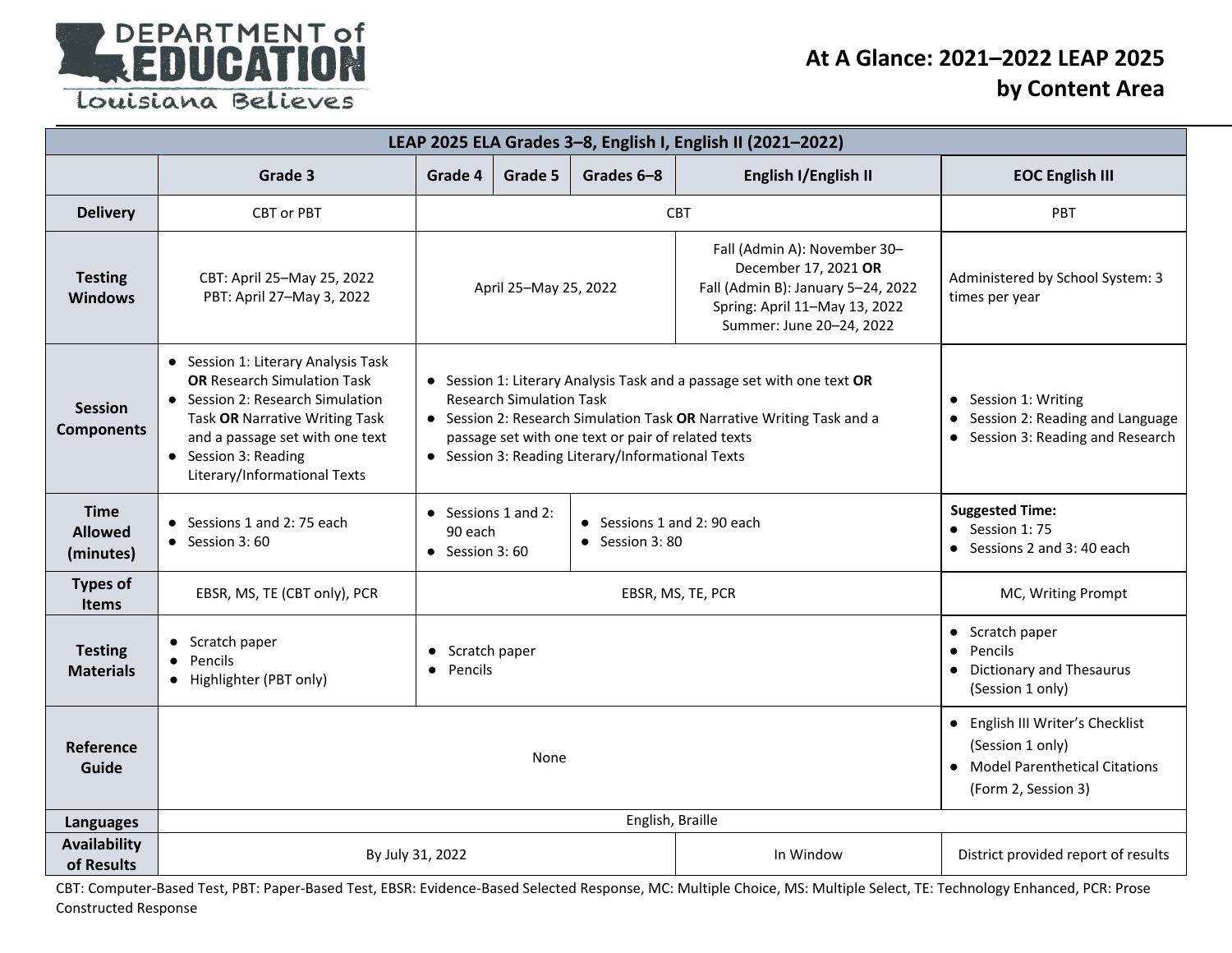

## **At A Glance: 2021–2022 LEAP 2025 by Content Area**

| LEAP 2025 Mathematics Grades 3-8, Algebra I, Geometry (2021-2022) |                                                                                                                        |                                                                                                                                      |                                                |                                                                                                                                                                                                                                                           |                                                                                                                                                                            |  |  |
|-------------------------------------------------------------------|------------------------------------------------------------------------------------------------------------------------|--------------------------------------------------------------------------------------------------------------------------------------|------------------------------------------------|-----------------------------------------------------------------------------------------------------------------------------------------------------------------------------------------------------------------------------------------------------------|----------------------------------------------------------------------------------------------------------------------------------------------------------------------------|--|--|
|                                                                   | Grade 3                                                                                                                | Grade 4                                                                                                                              | Grade 5                                        | Grades 6-8                                                                                                                                                                                                                                                | <b>Algebra I/Geometry</b>                                                                                                                                                  |  |  |
| <b>Delivery Mode</b>                                              | <b>CBT or PBT</b>                                                                                                      |                                                                                                                                      |                                                | <b>CBT</b>                                                                                                                                                                                                                                                |                                                                                                                                                                            |  |  |
| <b>Testing</b><br><b>Windows</b>                                  | CBT: April 25-May 25, 2022<br>PBT: April 27-May 3, 2022                                                                | April 25-May 25, 2022                                                                                                                |                                                |                                                                                                                                                                                                                                                           | Fall (Admin A): November 30-<br>December 17, 2021 OR<br>Fall (Admin B): January 5-24, 2022<br>Spring: April 11-May 13, 2022<br>Summer: June 20-24, 2022                    |  |  |
| <b>Session</b><br><b>Components</b>                               | • Sessions 1, 2, and 3: No calculator, mix of all task types                                                           |                                                                                                                                      |                                                | • Session 1: No calculator, Type 1 tasks<br>• Sessions 2 and 3: Calculator, mix of all<br>task types                                                                                                                                                      | • Session 1a: No calculator, Type I tasks<br>• Sessions 1b, 2, and 3: Calculator, mix of<br>all task types                                                                 |  |  |
| <b>Time Allowed</b><br>(minutes)                                  | $\bullet$ Session 1:75<br>$\bullet$ Session 2:85<br>$\bullet$ Session 3:75                                             |                                                                                                                                      |                                                | $\bullet$ Session 1:60<br>$\bullet$ Sessions 2 and 3:90 each                                                                                                                                                                                              | $\bullet$ Session 1a: 25<br>• Session 1b: 55<br>• Sessions 2 and 3:80 each                                                                                                 |  |  |
| <b>Types of Items</b>                                             | MC, MS, TE (CBT only),<br>MC, MS, TE, CR, SA<br>CR, SA                                                                 |                                                                                                                                      |                                                | MC, MS, TE, CR, SA, KI                                                                                                                                                                                                                                    |                                                                                                                                                                            |  |  |
| <b>Calculator</b>                                                 | None Allowed                                                                                                           |                                                                                                                                      |                                                | • Grades 6 and 7: Four-function calculator<br>• Grade 8: Scientific calculator (No<br>graphing capabilities or Computer<br>Algebra System [CAS] features)                                                                                                 | <b>Graphing and Scientific Calculators</b><br>(No Computer Algebra System [CAS]<br>features)                                                                               |  |  |
| <b>Testing</b><br><b>Materials</b>                                | $\bullet$ Scratch paper*<br>• Pencils<br>• Highlighter (PBT only)<br>• Online or provided: $\frac{1}{4}$<br>inch ruler | • Scratch paper*<br>Pencils<br>$\bullet$<br>• Online or provided: $\frac{1}{8}$ -<br>inch ruler, centimeter<br>ruler<br>• Protractor |                                                | All grades:<br>• Scratch paper*<br>Pencils<br>Protractor<br>$\bullet$<br>$\frac{1}{2}$ -inch ruler, centimeter ruler<br>• Centimeter ruler<br>Grade 8 allowable (provided):<br>$\bullet$ Tracing paper<br>• Straight edge<br>• Reflection tools • Compass | Both subjects:<br>• Scratch paper*<br>• Pencils<br>Geometry allowable (provided):<br>• Straight edge<br>• Protractor<br>• Compass<br>• Tracing paper<br>• Reflection tools |  |  |
| Reference<br>Guide                                                | None                                                                                                                   |                                                                                                                                      | Grade-specific mathematics reference<br>sheets | LEAP 2025 High School Mathematics<br><b>Reference Sheet</b>                                                                                                                                                                                               |                                                                                                                                                                            |  |  |
| Languages                                                         | English, Spanish, Braille                                                                                              |                                                                                                                                      |                                                |                                                                                                                                                                                                                                                           |                                                                                                                                                                            |  |  |
| <b>Availability of</b><br><b>Results</b>                          |                                                                                                                        | By July 31, 2022                                                                                                                     | In Window                                      |                                                                                                                                                                                                                                                           |                                                                                                                                                                            |  |  |

CBT: Computer-Based Test, PBT: Paper-Based Test, MC: Multiple Choice, MS: Multiple Select, TE: Technology Enhanced, CR: Constructed Response, SA: Short Answer, KI: Keypad Input

\*Scratch paper may be lined, unlined, or graph paper.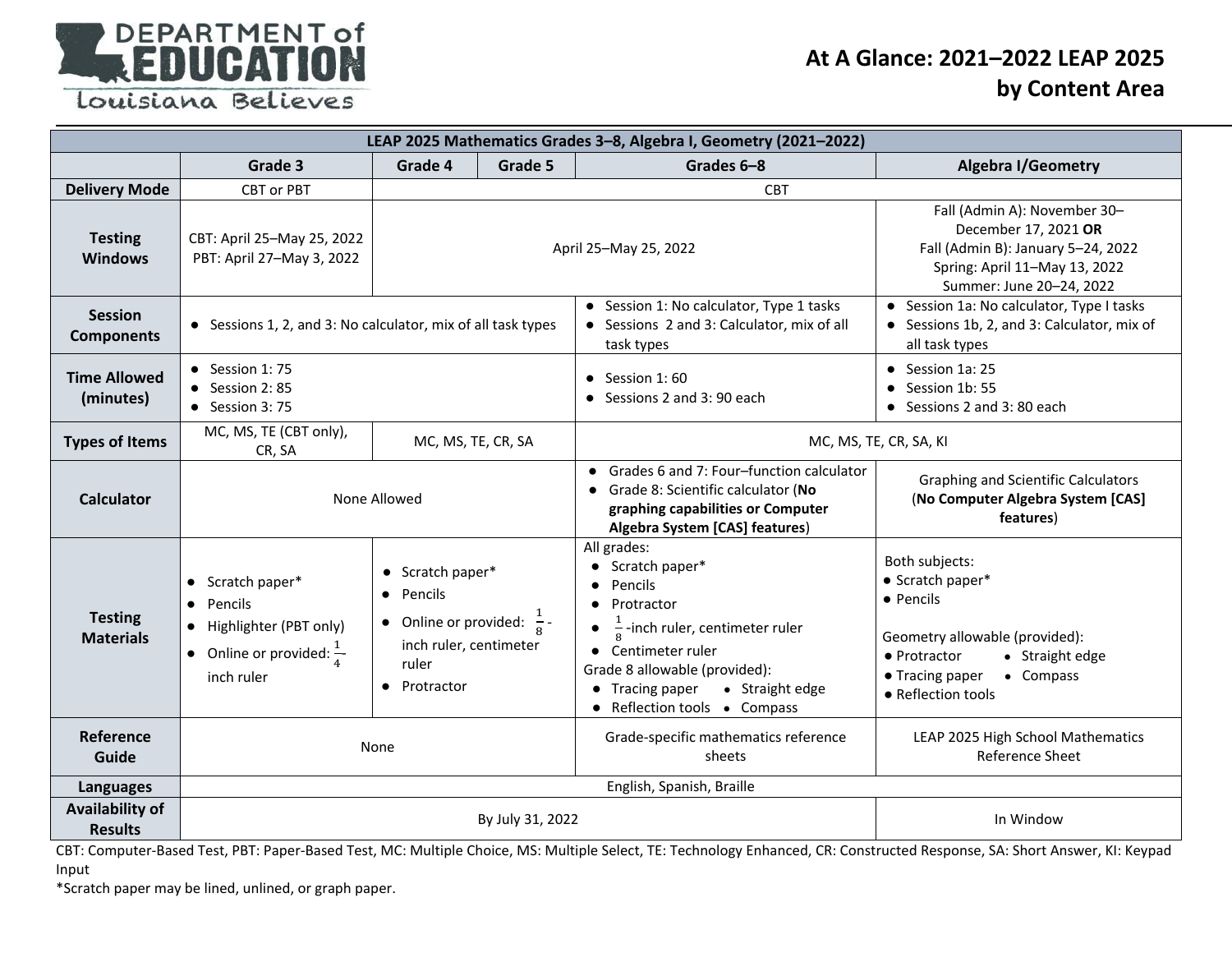

## **At A Glance: 2021–2022 LEAP 2025 by Content Area**

| LEAP 2025 Social Studies Grades 3-8 and U.S. History (2021-2022) |                                                          |                                                                                                                                                                      |                                                                 |                                                                                        |                                                                                                                                                         |  |  |  |
|------------------------------------------------------------------|----------------------------------------------------------|----------------------------------------------------------------------------------------------------------------------------------------------------------------------|-----------------------------------------------------------------|----------------------------------------------------------------------------------------|---------------------------------------------------------------------------------------------------------------------------------------------------------|--|--|--|
|                                                                  | Grade 3                                                  | Grade 4                                                                                                                                                              | Grade 5                                                         | Grades 6-8                                                                             | <b>U.S. History</b>                                                                                                                                     |  |  |  |
| <b>Delivery Mode</b>                                             | <b>CBT or PBT</b>                                        |                                                                                                                                                                      |                                                                 |                                                                                        |                                                                                                                                                         |  |  |  |
| <b>Testing</b><br><b>Windows</b>                                 | CBT: April 25-May 25, 2022<br>PBT: April 27-May 3, 2022  | April 25-May 25, 2022                                                                                                                                                |                                                                 |                                                                                        | Fall (Admin A): November 30-<br>December 17, 2021 OR<br>Fall (Admin B): January 5-24, 2022<br>Spring: April 11-May 13, 2022<br>Summer: June 20-24, 2022 |  |  |  |
| <b>Session</b><br><b>Components</b>                              | • Sessions 1 and 2: Item Sets, Standalone Items          | • Session 1: Item Sets, Standalone Items<br>• Session 2: Item Set, Task Set<br>• Session 3: Item Sets, Standalone Items<br>• Session 4: Item Sets, Standalone Items* |                                                                 |                                                                                        | • Session 1: Item Sets, Standalone<br>Items<br>• Session 2: Item Set, Task Set<br>• Session 3: Item Sets, Standalone<br>Items                           |  |  |  |
| <b>Time Allowed</b><br>(minutes)                                 | • Sessions 1 and 2:75 each                               |                                                                                                                                                                      | $\bullet$ Sessions 1, 2,<br>and 3:65 each<br>• Session 4: $45*$ | $\bullet$ Session 1:85<br>$\bullet$ Sessions 2 and 3:<br>65 each<br>• Session 4: $45*$ | $\bullet$ Session 1:80<br>$\bullet$ Session 2:65<br>$\bullet$ Session 3:80                                                                              |  |  |  |
| <b>Types of Items</b>                                            | MC, MS, CR                                               |                                                                                                                                                                      | MC, MS, TE, CR, ER                                              |                                                                                        |                                                                                                                                                         |  |  |  |
| <b>Testing</b><br><b>Materials</b>                               | • Scratch paper<br>• Pencils<br>• Highlighter (PBT only) | • Scratch paper<br>• Pencils                                                                                                                                         |                                                                 |                                                                                        |                                                                                                                                                         |  |  |  |
| Reference<br>Guide                                               | None                                                     |                                                                                                                                                                      |                                                                 |                                                                                        |                                                                                                                                                         |  |  |  |
| Languages                                                        | English, Braille                                         |                                                                                                                                                                      |                                                                 |                                                                                        |                                                                                                                                                         |  |  |  |
| <b>Availability of</b><br><b>Results</b>                         | In Window<br>By July 31, 2022                            |                                                                                                                                                                      |                                                                 |                                                                                        |                                                                                                                                                         |  |  |  |

CBT: Computer-Based Test, PBT: Paper-Based Test, MC: Multiple Choice, MS: Multiple Select, TE: Technology Enhanced, CR: Constructed Response, ER: Extended Response

\*A sample of schools and students at grades 5–8 will be required to participate in a field-test session during the existing testing window.